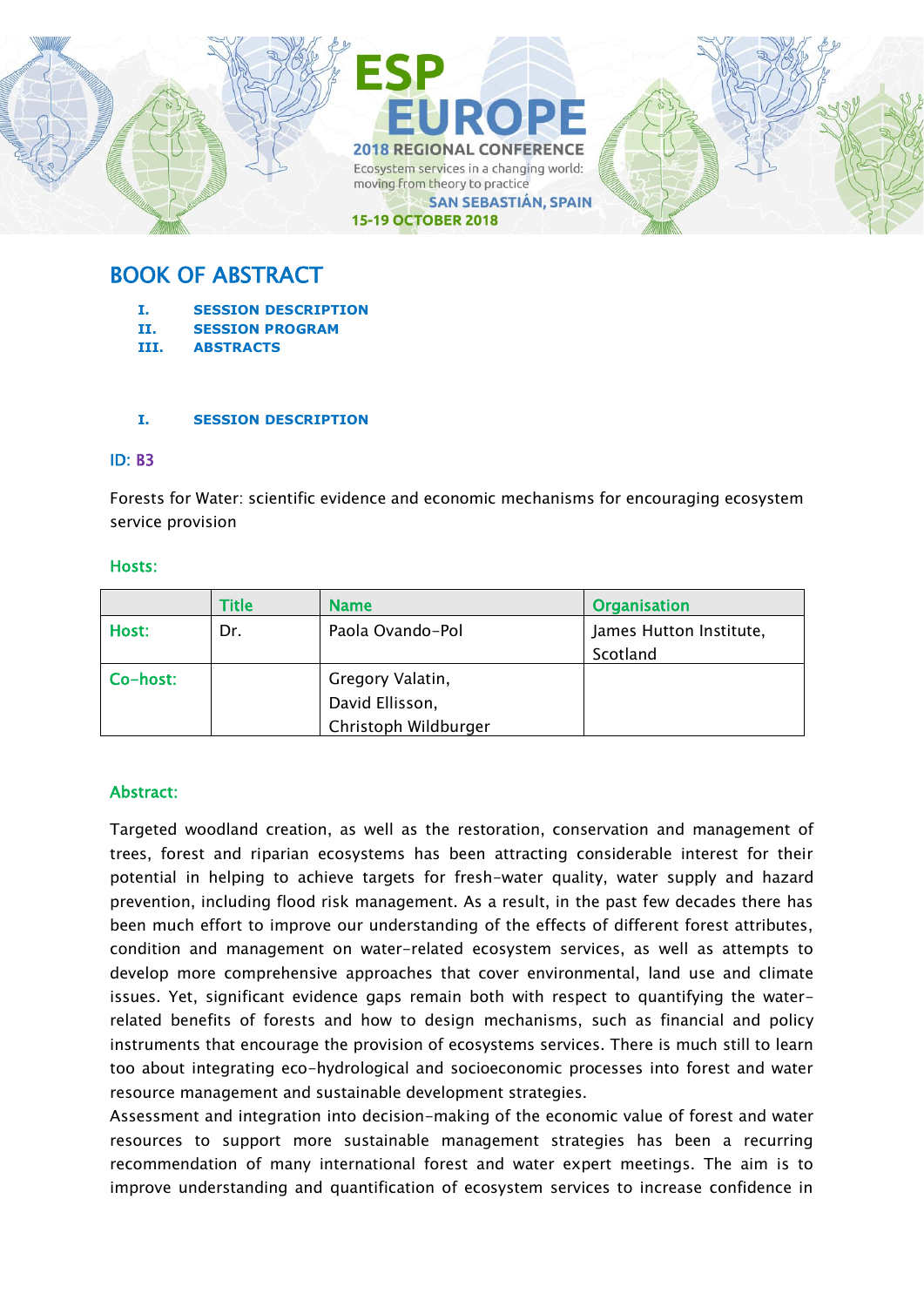

the development and application of schemes, to foster effective and equitable collaborative arrangements and partnerships based on sharing costs and benefits between users and providers.

Better knowledge of socio-economic, institutional and environmental interactions involving forests for water can help to meet specific development and economic targets, such as the EU Water Framework Directive (WFD) objective of all water bodies achieving good ecological status by 2027, and/or the 2030 Agenda for Sustainable Development Goals (SDGs) of ensuring availability and sustainable management of water and sanitation. Meeting those development and environmental targets in a cost-effective way will require mainstreaming incentive systems, such as Payment for Ecosystem Services (PES) schemes or broader PESlike mechanisms such as co-investment stewardship, in order to deliver effective and spatially-targeted restoration actions.

This session is promoted by the members of two scientific networks aiming to improve our theoretical and practical understanding of environmental, socio-economic and institutional factors affecting forest and water resource interactions. Those scientific groups are: (i) the Payments for Ecosystem Services (Forests for water): PESFOR-W COST Action, that aims to synthesize knowledge, provide guidance and encourage collaborative research for improving Europe's capacity to use forest-based PES to achieve the EU WFD targets; and (ii) the IUFRO Global Forest Expert Panel (GFEP) on forests and water, whose ultimate goal is to provide an holistic understanding of the interactions between forests and water in order to contribute to the 2030 Agenda for Sustainable Development by connecting SDG 6 on water and SDG 15 on forests, thus illustrating the cross-sectoral contributions of forests to the various SDGs.

In this session we encourage studies from a range of disciplines, including economics and other social sciences, natural sciences and engineering, as well as interdisciplinary studies, that bring together forestry, ecology, hydrology and climatology with policy and economics to provide a more holistic view of the complex interactions between forest and water resources. Both conceptual (methodological) and applied research papers are welcome. We particularly encourage papers that contribute to an improved understanding of the effectiveness of different financial and policy mechanisms in changing land owner and user behaviour to increase the provision of water-related ecosystem services based on quantitative data from experiments and pilot studies. We further seek papers that challenge the theoretical boundaries of forest-water interactions and attempt to address their potential contribution to the goals of landscape optimisation and climate change mitigation and adaptation at regional and continental scales.

#### Goals and objectives of the session:

A. Draw lessons from the available empirical evidence on the Environmental Effectiveness, Cost-Effectiveness and Design and Governance of existing mechanisms to encourage the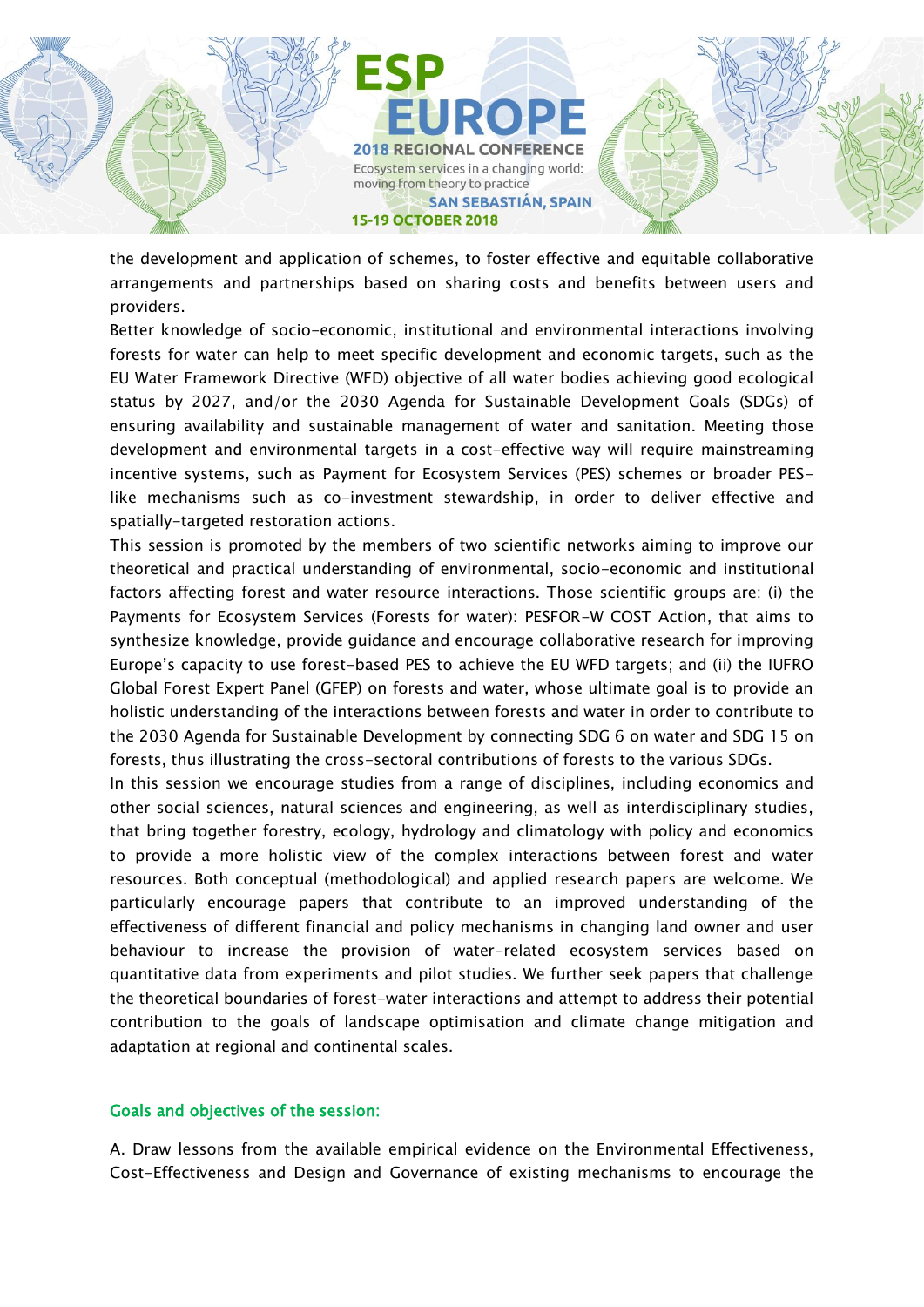

provision of the water-related benefits of forests, including PES and PES-like schemes in developed and developing regions.

B. Explore the policy, economic, environmental and institutional implications of these lessons for the future development of policy and financial schemes.

C. Sketch guidelines for the institutional-economic design of policy and financial instruments to promote sustainable forest management and more targeted tree planting to enhance the provision of water-related ecosystem services

D. Coordinate a new agenda on water/land and climate, for bringing together science and policy, from cross-cutting policy integration to implementation on the ground, and trigger interest for institutional and donors support

## Planned output / Deliverables:

A Special Issue on Forests and Water is envisaged

## Related to ESP Working Group/National Network:

[Biome Working Groups: B3 -](https://www.es-partnership.org/community/workings-groups/biome-working-groups/bwg-3-forests-woodlands/) Forests & Woodlands

#### **II. SESSION PROGRAM (B3)**

Date of session:Tuesday, 16 October 2018 Time of session: 08:45 – 13:00

Timetable speakers

| Time            | <b>First name</b> | <b>Surname</b> | <b>Organization</b>                                                            | <b>Title of presentation</b>                                                                                                                           |
|-----------------|-------------------|----------------|--------------------------------------------------------------------------------|--------------------------------------------------------------------------------------------------------------------------------------------------------|
| 08:45-08:55     | David             | Ellison        | Swedish<br>University of<br>Agricultural<br>Sciences,<br>Ellison<br>Consulting | Introduction to the Session,<br><b>IUFRO Global Assessment Report</b><br>of the<br><b>GFEP on Forests and Water</b>                                    |
| $08:55 - 09:15$ | Gregory           | Valatin        | Forest<br>Research                                                             | Woodlands for water Payments<br>for Ecosystem Services: an<br>overview of initial findings,<br>activities and ambitions of the<br>PESFOR-W COST Action |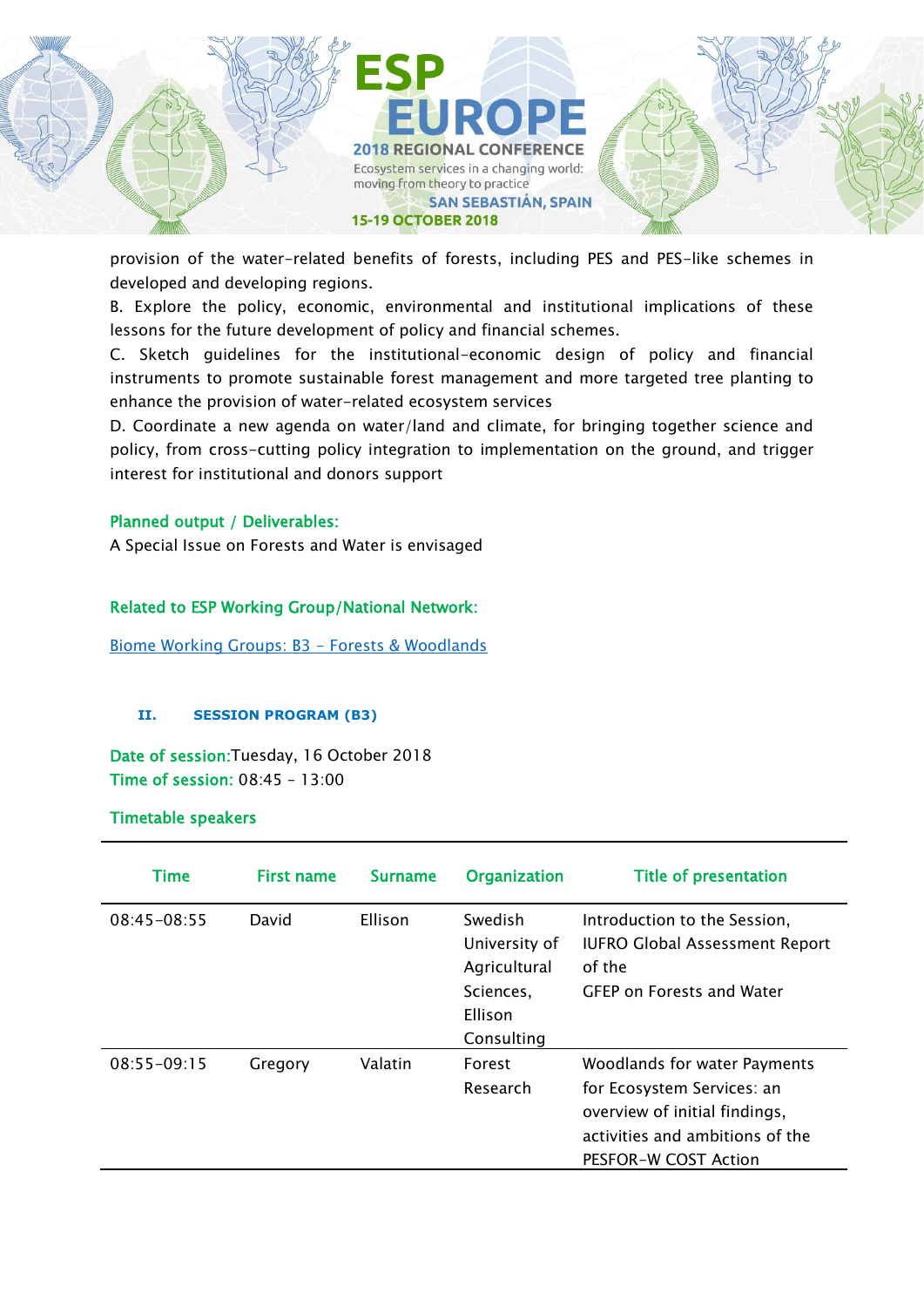

**15-19 OCTOBER 2018** 

| <b>Time</b>     | First name | <b>Surname</b>       | <b>Organization</b>                                                                                                  | <b>Title of presentation</b>                                                                                                                                    |
|-----------------|------------|----------------------|----------------------------------------------------------------------------------------------------------------------|-----------------------------------------------------------------------------------------------------------------------------------------------------------------|
| 09:15-09:30     | Eliza      | Maher<br>Hasselquist | Department<br>of Forest<br>Ecology and<br>Management,<br>Swedish<br>University of<br>Agricultural<br><b>Sciences</b> | Analysing the effects of policy<br>change on forest-water<br>protection in Sweden over time                                                                     |
| 09:30-09:45     | Cristian   | Accastello           | University of<br>Turin;<br>Department<br>of<br>Agriculture,<br>Forest and<br><b>Food Science</b><br>(DISAFA)         | Assessing the cost-effectiveness<br>of payments to woodland owners<br>for water services                                                                        |
| 09:45-10:00     | David      | Ellison              | Swedish<br>University of<br>Agricultural<br>Sciences,<br>Ellison<br>Consulting                                       | Integrating Forest-Water<br>Interactions into PES Schemes                                                                                                       |
| $10:45 - 10.15$ |            |                      | <b>General discussion</b>                                                                                            |                                                                                                                                                                 |
| $11:30 - 11:45$ | Linnéa     | Jägrud               | Swedish<br>Forest<br>Agency                                                                                          | Business model for a blue-green<br>market place to reduce risks for<br>urban flooding                                                                           |
| 11:45-12:00     | Attila     | Tóth                 | Slovak<br>University of<br>Agriculture<br>in Nitra                                                                   | Direct Supports of the Slovak<br>Agricultural Paying Agency as<br><b>Potential Economic Mechanisms</b><br>for Encouraging Ecosystem<br><b>Service Provision</b> |
| $12:00 - 12:15$ | Paola      | Ovando               | The James<br>Hutton<br>Institute                                                                                     | Optimal harvesting decision<br>paths when timber and water<br>have an economic value                                                                            |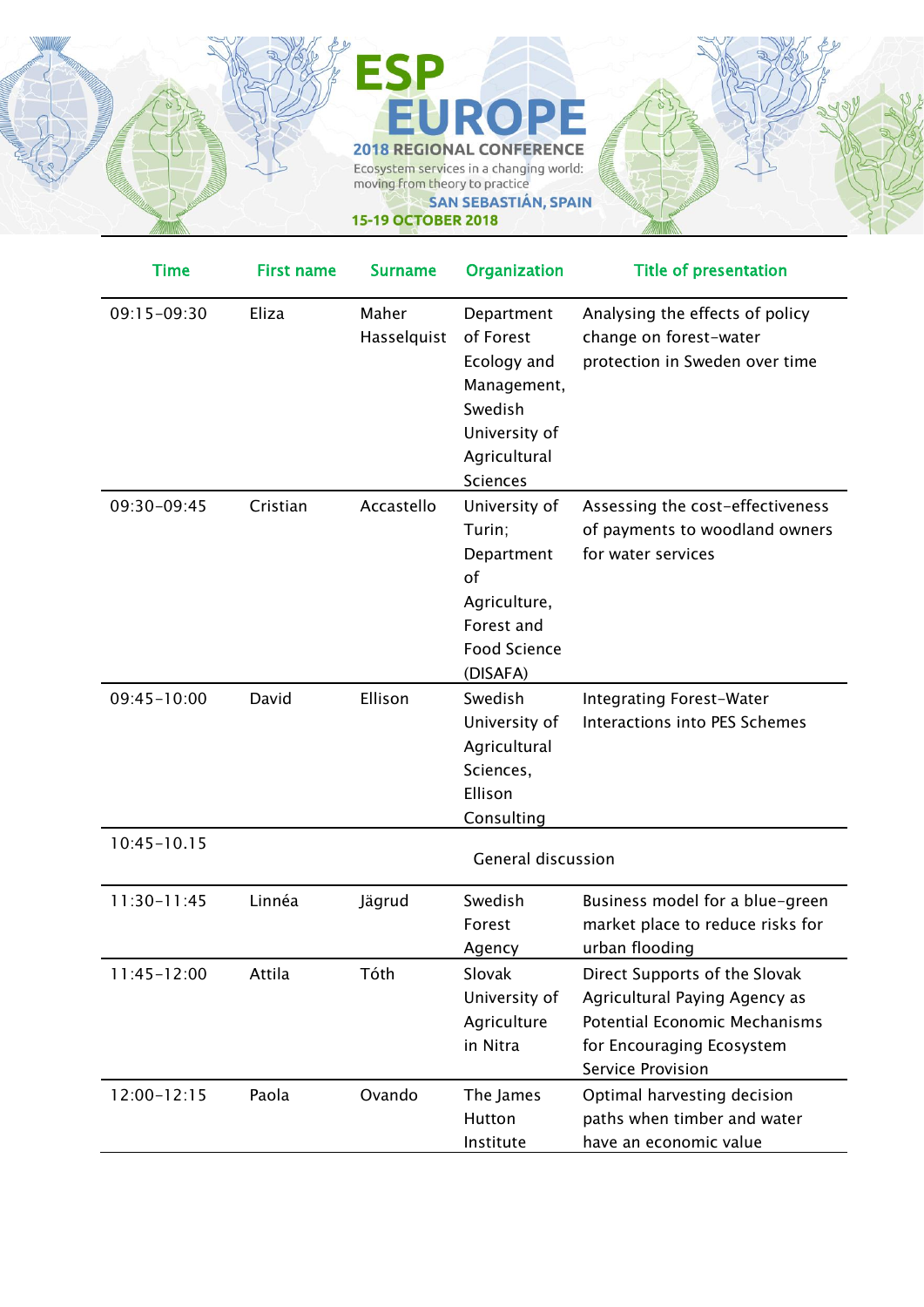

| <b>Time</b>     | <b>First name</b>  | <b>Surname</b>      | <b>Organization</b>                                                                                                        | <b>Title of presentation</b>                                                    |
|-----------------|--------------------|---------------------|----------------------------------------------------------------------------------------------------------------------------|---------------------------------------------------------------------------------|
| $12:15 - 12:30$ | Claudia            | Carvalho-<br>Santos | CIBIO-InBIO<br>- Research<br>Center in<br>Biodiversity<br>and Genetic<br>Resources,<br>University of<br>Porto,<br>Portugal | Forests as promoters of water<br>ecosystem services - insights<br>from Portugal |
| $12:30-12:45$   | General discussion |                     |                                                                                                                            |                                                                                 |

#### **III. ABSTRACTS**

*The abstracts appear in alphabetic order based on the last name of the first author. The first author is the presenting author unless indicated otherwise.*

#### 1. Type of submission: **Abstract**

B. Biome Working Group sessions:B3 Forests for Water scientific evidence and economic mechanisms for encouraging ecosystem service provision

## Assessing the cost-effectiveness of payments to woodland owners for water services

#### First author: Cristian Accastello

Other author(s): J. Abildtrup, C. Accastello, M. B. Andreucci, B. Blagojevic, A. Chikalanov, A. El Mokaddem, J. Fiqueron, S. Garcia, M. Gonzalez-Sanchis, C. Giupponi, A. Japelj, L. Keca, D. Little, M. Lyubenova, T. Nisbet, P. Ovando, A. Paletto, C. Petucco, S. Posavec, B. Rugani, M. Termansen, G. Valatin, R. Yousefpour

Affiliation, Country: University of Turin: Department of Agriculture, Forest and Food Science (DISAFA), Italy

Payments for ecosystem services (PES) have emerged over the last decades for encouraging practices that are expected to deliver positive environmental externalities. Maintaining and managing forests/woodlands, and planting trees and shrubs are nature-based solutions to enhance watershed services such as filtering water, regulating water stream flows, control erosion and sediments load, and protecting against hazards (e.g., floods, landslides). The evaluation of the environmental and cost effectiveness of PES to achieve relevant sustainable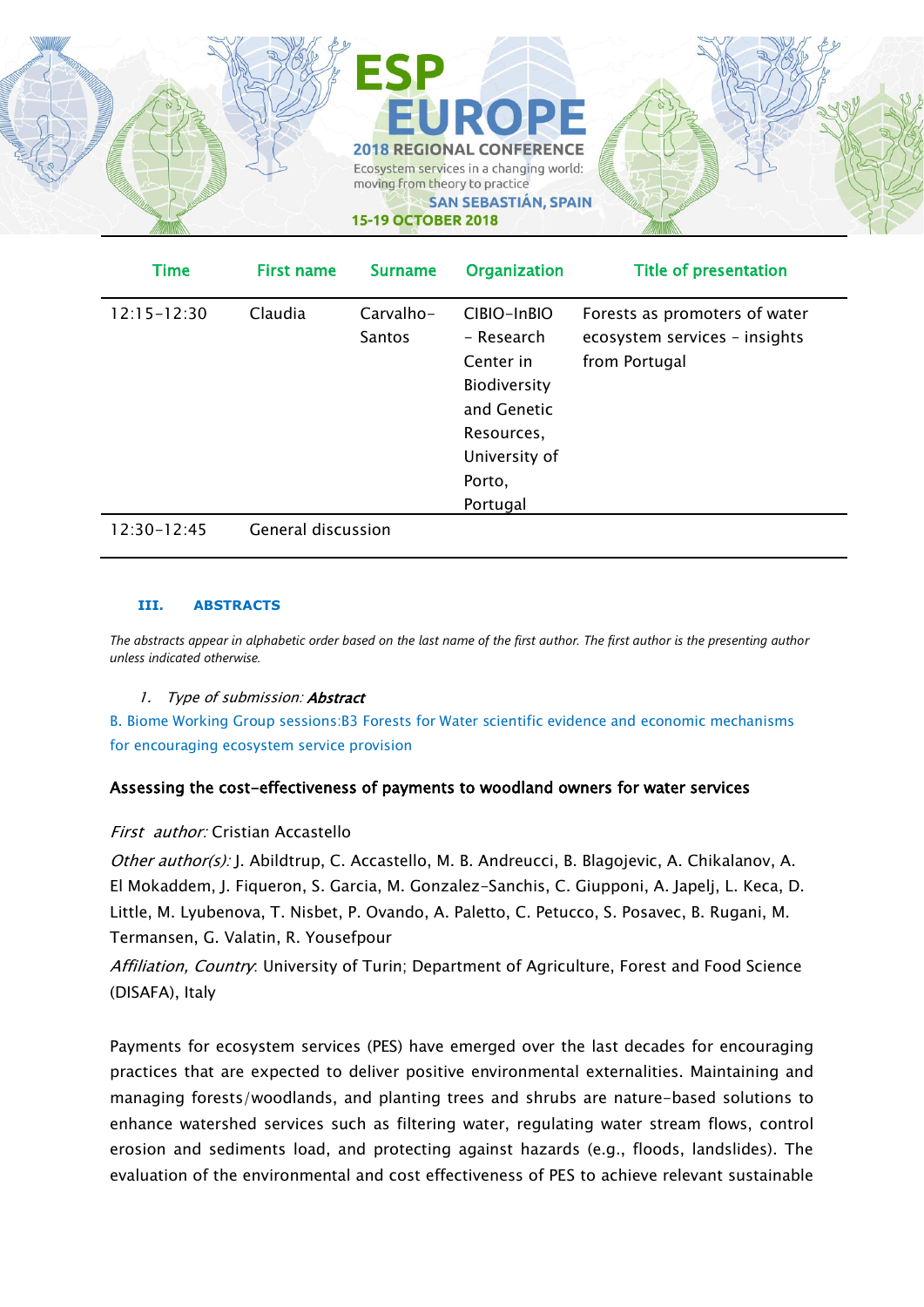

policy goals has been core in the scientific debate on PES implementation. PES effectiveness can be hampered by diverse environmental, institutional and socio-economic factors and drivers operating at different spatial and temporal scales, as well by the potential synergies and trade-offs in the provision of environmental services, and climatic risks and uncertainties. The proposed contribution provides a critical review of relevant studies and findings dealing with the analysis of the environmental and cost effectiveness of PES, with special attention to payments for water purification services. The review takes stock of the theoretical and applied PES evaluation approaches, and examines how to respond to the specific challenges involved in evaluating the performance of forest-based solutions to enhance water quality. Special attention is given to the estimation of additionality in the provision of water services, and to the spatial and temporal heterogeneity of PES opportunity and implementation costs. After having identified the peculiarities and challenges that affect the cost-effectiveness analysis of forest-based solutions for water services, this study develops a general conceptual framework to evaluate cost-effectiveness of forest for water PES. This framework is illustrated applying a case-study to validate the proposed methodology framework. Finally, the authors discuss the implications and lessons drawn from existing approaches to PES cost-effectiveness analysis and identify future research needs to better improve the basis for implementing efficient and sustainable forest and water resources policies.

Keywords: PES assessment, Water quality, Forest for water actions, Nature based Solutions for climate adaptation

#### 2. Type of submission: **Abstract**

B. Biome Working Group sessions:B3 Forests for Water scientific evidence and economic mechanisms for encouraging ecosystem service provision

#### Forests as promoters of water ecosystem services – insights from Portugal

First author: Claudia Carvalho-Santos Other author(s): Ana Faria Lopes, Ângelo Sil, João Azevedo, João Pedro Nunes, João Pradinho Honrado Affiliation, Country: CIBIO-InBIO - Research Center in Biodiversity and Genetic Resources, University of Porto, Portugal

Forests provide multiple ecosystem services, with relevance for the ones related to water. It is widely accepted that forests greatly influence the water cycle, promoting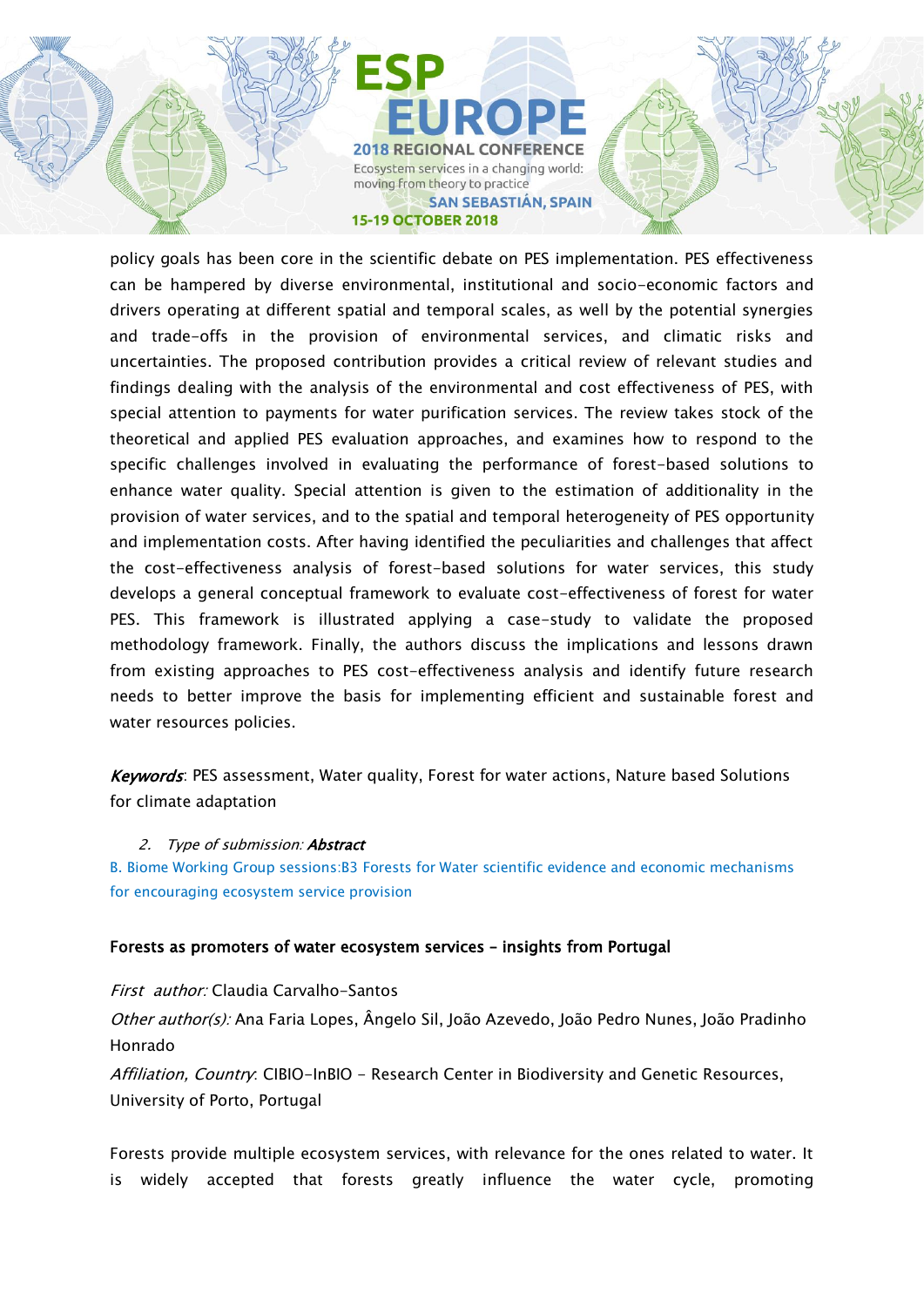

evapotranspiration, improving infiltration, reducing surface runoff and consequently soil erosion, although sometimes at expenses of a reduction in total water yield. In fact, forests are targeted for several measures to restore freshwater and land ecosystems, conserving biodiversity and at the same time improving the revenues of landowners, especially if Payments for Ecosystem Services (PES) are in place. However, the environmental effectiveness of these measures is not always acknowledged, especially due to the lack of local studies. Therefore, the objective of this presentation is to gather information based on modelling exercises applied to case-studies in Portugal, in which forests influence the provision of ecosystem services related to water in terms of quantity and quality. First, the results from an econometric model based on spatial variables applied to continental Portugal will be presented. Results suggested the existence of a positive and significant effect of local forest cover on water treatment cost savings of 0.056%. Secondly, scenarios of afforestation were simulated in SWAT (Soil and Water Assessment Tool) for two watersheds of northern Portugal. Results revealed that forests have a positive role on the regulation of water, in particular for the scenario of native deciduous type of trees, such as oak. Moreover, forests influence water quality, in terms of less nitrates in the river, and less soil erosion, when compared to a scenario of agricultural expansion. Lastly, a SWAT application in a small watershed in Central Portugal with scenarios of afforestation vs. fires, showed that soil erosion protection and water quality regulation provided by forests might be negatively affected by fire occurrence. Overall, further work should be done to consider fire risk over PES schemes applied to the Mediterranean forest.

Keywords: Forests, Water ecosystem services, Fire, Environmental effectiveness, Modelling

#### 3. Type of submission: **Abstract**

B. Biome Working Group sessions: B3 Forests for Water scientific evidence and economic mechanisms for encouraging ecosystem service provision

#### Analysing the effects of policy change on forest-water protection in Sweden over time

First author: Eliza Maher Hasselquist, Katarina Eckerberg Other author(s): Hjalmar Laudon, Irina Mancheva Affiliation, Country: Department of Forest Ecology and Management, Swedish University of Agricultural Sciences, Department of Political Science, Umeå UniversitySweden, Sweden

To protect and improve forest water has become a pertinent environmental issue to resolve in national policy, spurred not least the EU Water Framework Directive. Little is known,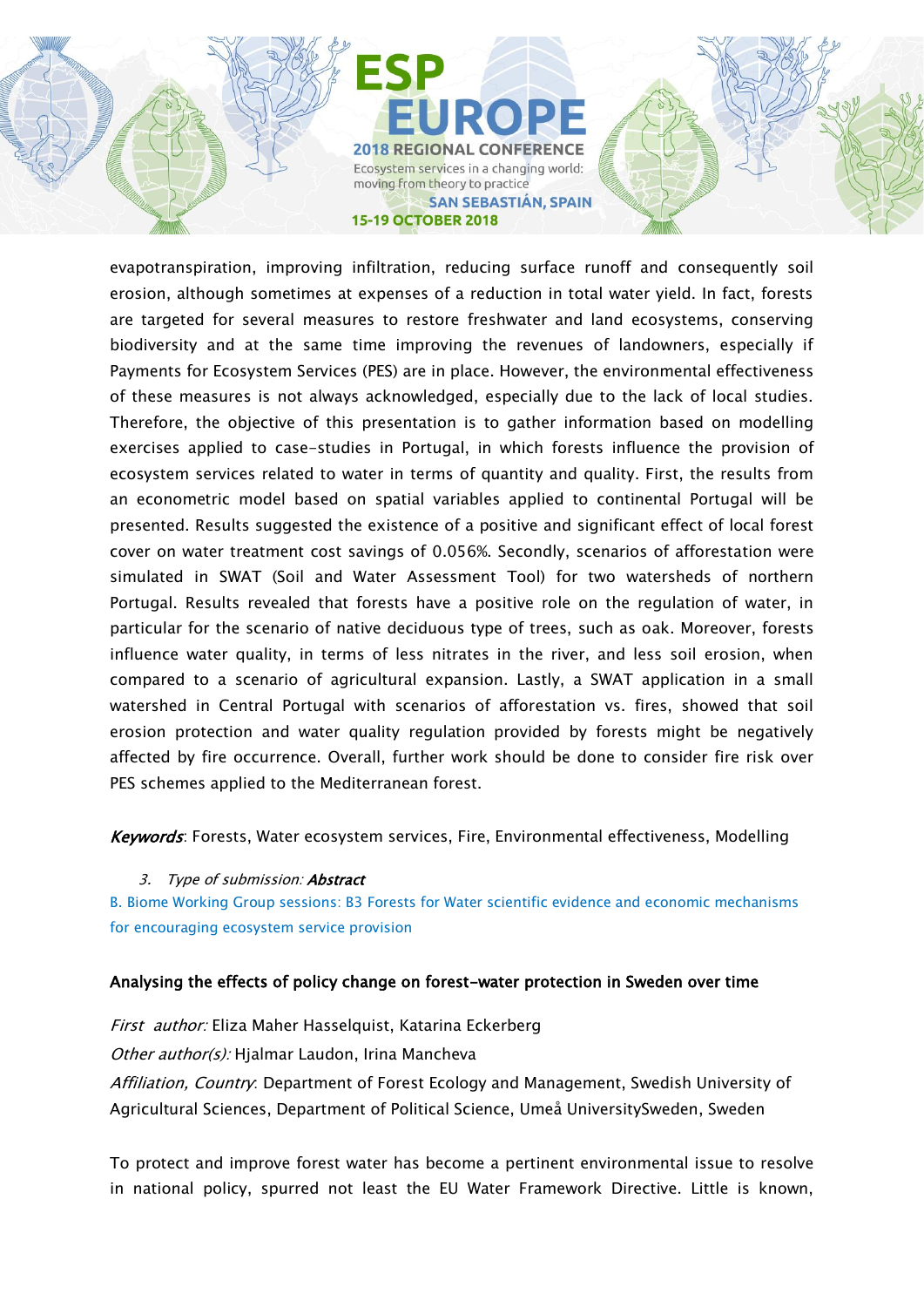

however, about the effects in forest management practice. Do changes in policy actually lead to increased measures to protect forest water? Historic data in Sweden over the last fifty years enables us to analyse the relationship over time between the introduction of specific policy instruments for forest water protection and the effects on forest management practices. More specifically, we study the development of the sizes of forest clearcuttings, riparian zones, and 'biotope protection areas'. A case study of the Krycklan catchment area in North Sweden is used to illustrate the development in more detail. The policy has changed substantively over time. While state subsidies were provided towards forest drainage back in the 1930s, from the late 1970s and onwards forest legislation has emphasized the need to protect waterlogged areas and riparian zones. The Forestry Act from 1994 now places equal weight to forest production and environmental protection. In parallel, since several decades, education of forest owners and entrepreneurs to incorporate nature protection measures in forest management has taken place. Voluntary forest certification has also grown rapidly, placing increased emphasis on nature protection. We find that the effects of forest policy changes are ambiguous. While the sizes of clearcuttings has remained remarkably constant, the riparian protection zones along streams and the 'biotope protection areas' set aside near streams have increased since the early 1990s and onwards. We conclude that these changes in practice can be attributed the collective influence of the different policy instruments, but that the awareness among forest actors of forest water protection is still in need of substantive improvement.

Keywords: forest water, water quality, riparian buffer, policy change, effectiveness

#### 4. Type of submission: **Abstract**

B. Biome Working Group sessions:B3 Forests for Water scientific evidence and economic mechanisms for encouraging ecosystem service provision

#### Integrating Forest-Water Interactions into PES Schemes

First author: David Ellison Affiliation, Country: Swedish University of Agricultural Sciences, Ellison Consulting, Switzerland

Payment for Ecosystem Service (PES) systems are a frequently used tool for encouraging investments in forests for the purposes of the provision of reliable and clean freshwater resources. However, knowledge about forest-water interactions is rapidly changing, rendering it somewhat difficult to keep up-to-date with the science, and thus with relevant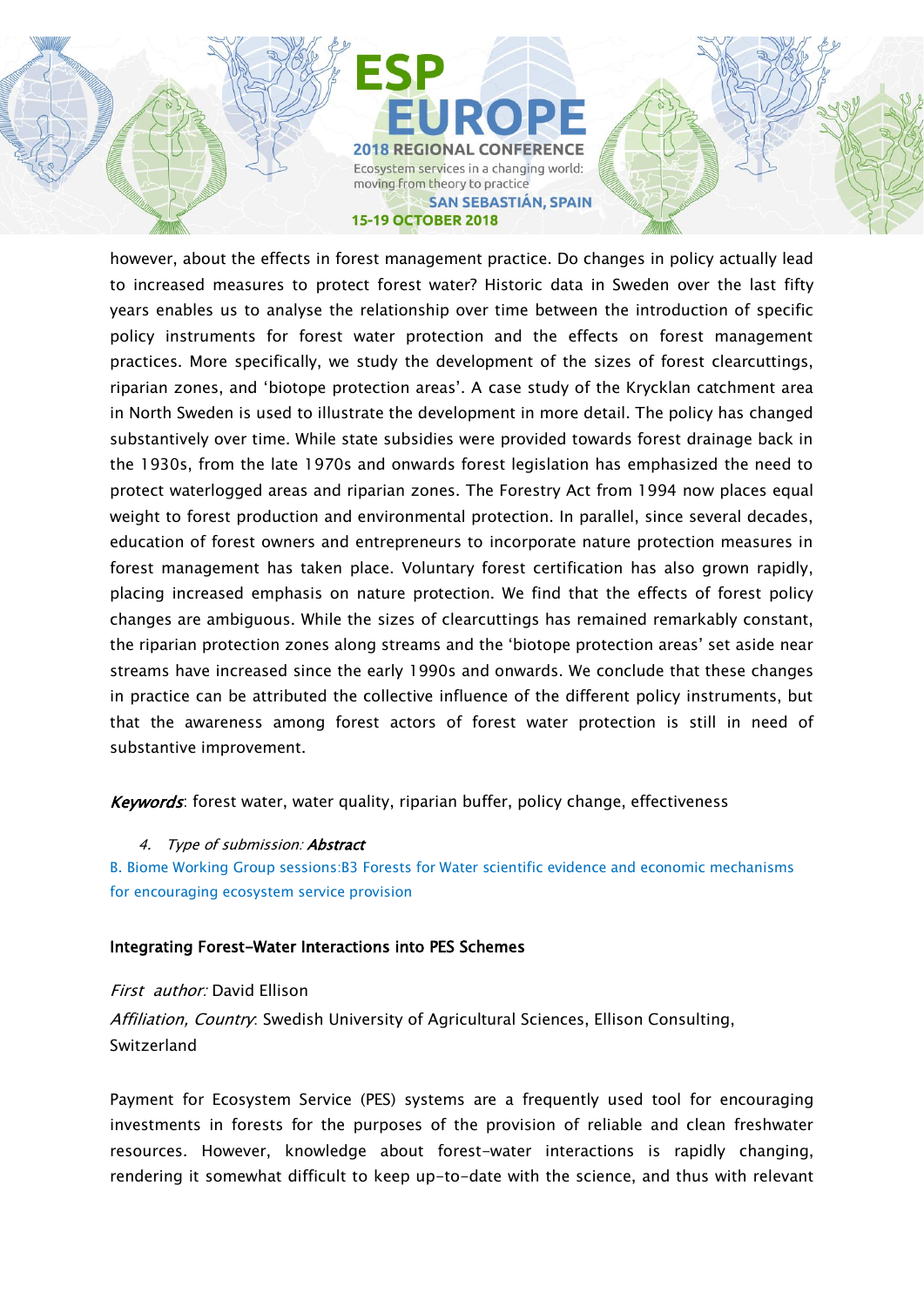

and resilient forest-water strategies. Ellison et al (2017, 2012) highlight, in particular, the lack of attention paid to up- and downwind forest-water interactions. And while up- and downstream forest-water interactions are comparatively well understood, even these interactions are not always carefully followed when it comes to planting new forests and engaging in forest landscape restoration (see e.g. Filoso et al 2017). This paper, therefore, looks at a number of PES schemes in different countries in an attempt to assess their ability to integrate up-to-date science on forest-water interactions. To the best of our knowledge, no current schemes forest-water PES schemes have successfully integrated up- and downwind forest-water interactions, despite their potential for positive adaptation benefits. Most forest-water PES schemes focus solely on up- and downstream forest-water interactions. Even these strategies, however, often fails to adequately understand the current forest-water science. The paper provides recommendations on how to improve forest-water PES schemes in order to better optimize outcomes.

## Keywords: Forest, Water, PES, MBI

#### 5. Type of submission: **Abstract**

B. Biome Working Group sessions:B3 Forests for Water scientific evidence and economic mechanisms for encouraging ecosystem service provision

## Optimal harvesting decision paths when timber and water have an economic value

## First author: Paola Ovando, Matthias Speich

Affiliation, Country: The James Hutton Institute, Swiss Federal Institute for Forest, Snow and Landscape Research (WSL), Switzerland;United Kingdom

We develop a modeling framework that combines: (i) an uneven-aged forest growth model, based on growth and mortality predictions of a dynamic forest landscape model, (ii) an optimal control model that determines the path of control and state variables, which in turn are defined by tree harvesting and forest stock, respectively, and (iii) a water yield function that depends on changes in the leaf area index (LAI). This modeling framework is used to forecast the effects of economic-driven harvesting decisions on water yields in the Navisence River catchment (South-Western Swiss Alps) in view of local timber and water benefits. Water benefits are assessed as the environmental price of water given current demands for drinking and irrigation water and hydro-power production, and their corresponding marketbased gross margins and production costs. We simulate optimal harvesting decisions given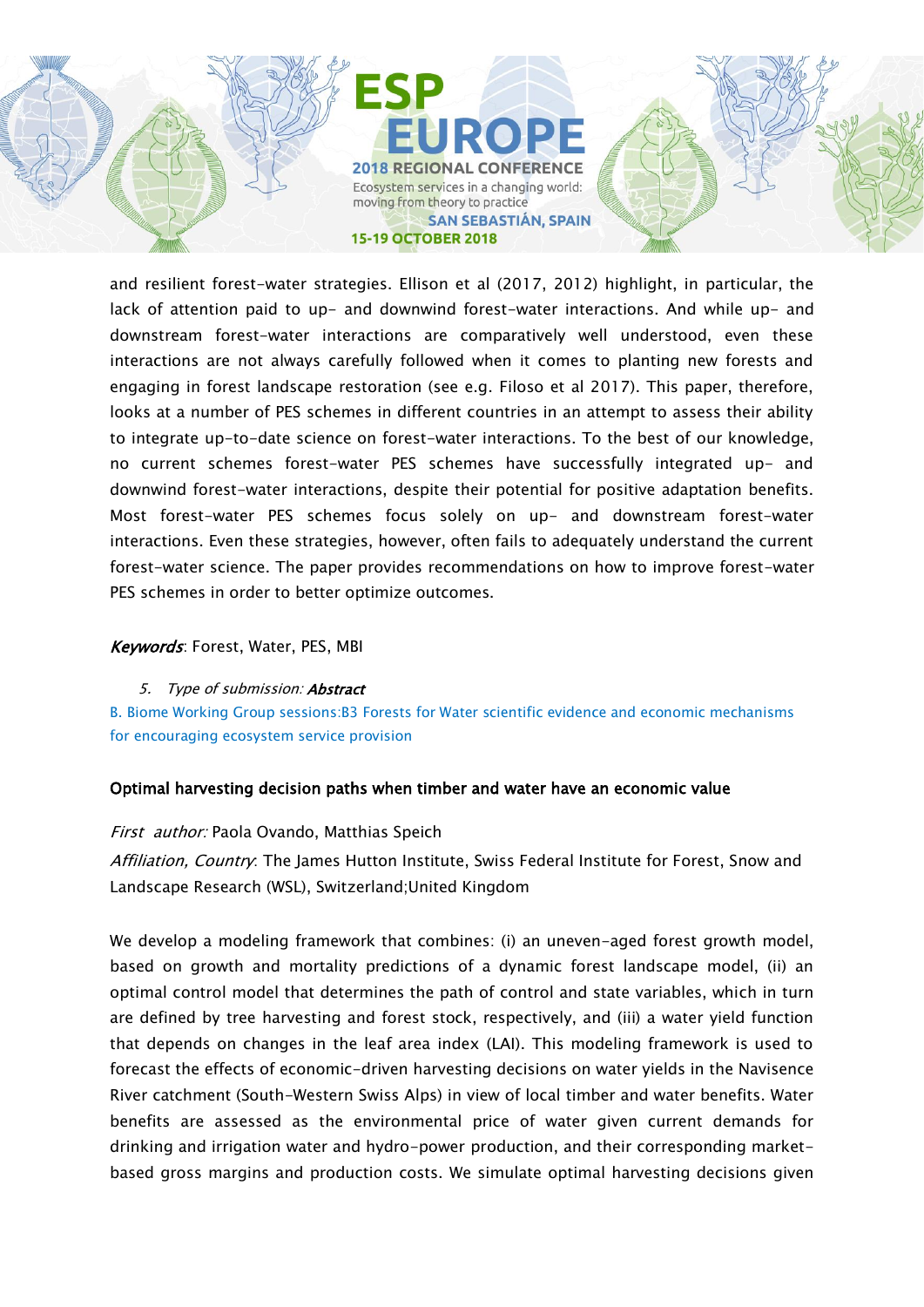

the initial forest structure at each 200 m x 200 m grid cell, a set of restrictions to harvesting, and specific species survival and growth probabilities, which are in turn affected by changes in LAI and diametric class. We apply this model using different harvesting restriction levels over 20 and 40-years' time horizons, and integrating single and joint timber and water benefits. The restrictions to harvesting allows the simulation of a more timber-oriented forestry, with lower harvesting restrictions, and a more close-to nature management with higher harvesting restrictions, aimed at favoring forest protective functions including water quality regulation. We examine the effect of changes in timber and water values on harvesting decisions, and their impact on water yields at the catchment level. The results suggest that water benefits have a slight influence on harvesting decisions. Nonetheless, when only water is accounted for, optimal harvesting decisions would include all tree species and different diameter classes, as when only timber or timber and water values are jointly considered.

Keywords: Forest growth model, optimal-control model, uneven-aged forest management, water yield.

## 6. Type of submission: Abstract

B. Biome Working Group sessions:B3 Forests for Water scientific evidence and economic mechanisms for encouraging ecosystem service provision

## Direct Supports of the Slovak Agricultural Paying Agency as Potential Economic Mechanisms for Encouraging Ecosystem Service Provision

First author: Attila Tóth

Affiliation, Country. Slovak University of Agriculture in Nitra, Slovakia

The Slovak Agricultural Paying Agency provides funding from European Agricultural Fund for Rural Development (EAFRD) to Slovak farmers. Payments from this source consist of seven categories. From the point of view of encouraging ecosystem provision, two categories seem to be especially relevant: 1) Payments for agro-environmental and climate (AEC) measurements, 2) Payments for first afforestation of agricultural land. Both categories can be considered as potential tools for the establishment of woodlands for water quality. Payments for AEC measurements include for instance a) creation of multifunctional field boundaries so called bio-strips on arable land; and b) protection of water resources in the Protected Water Management Area Žitný ostrov, which is the largest river island in Europe and the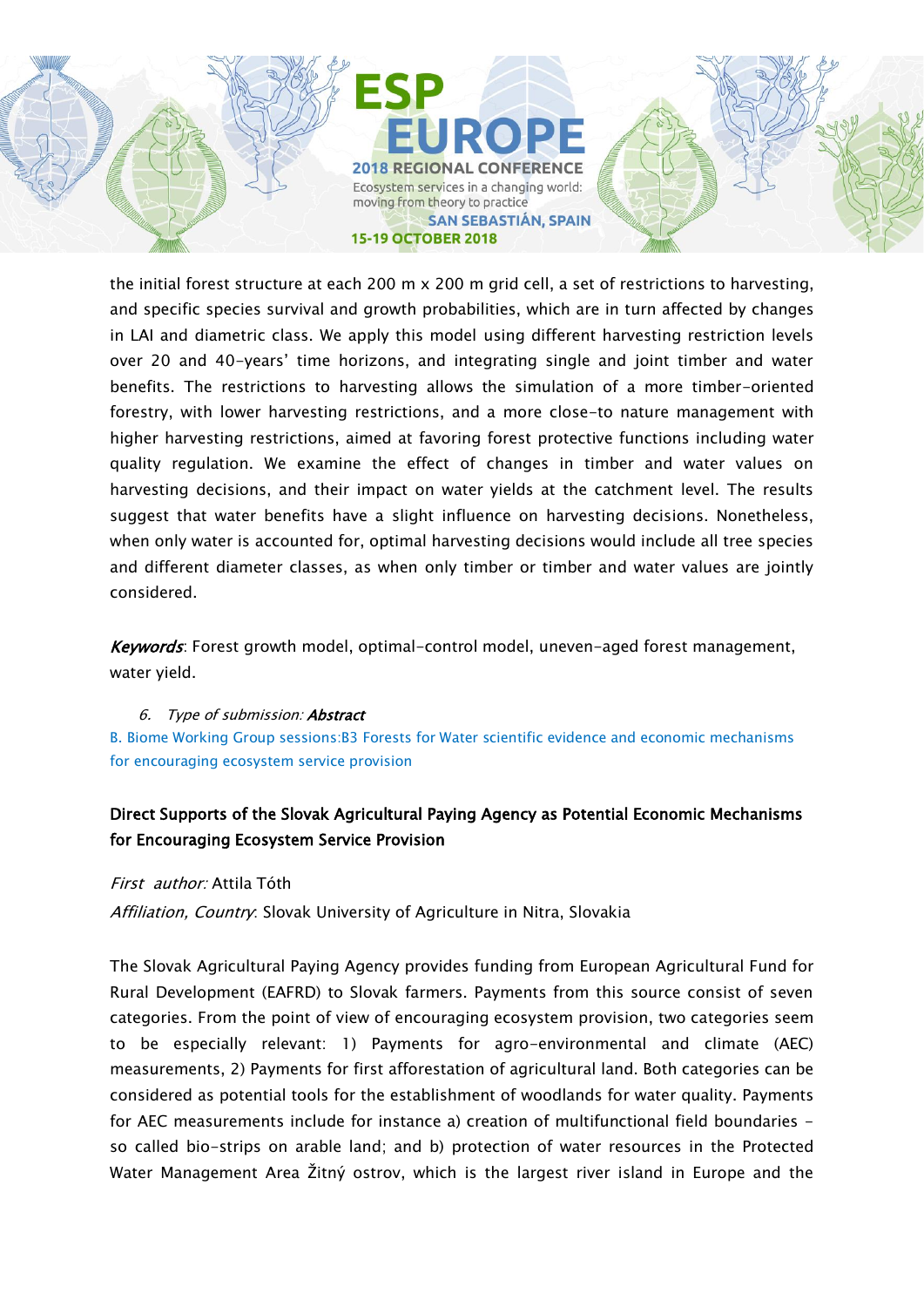

largest source of drinking water in Central Europe. All other payments are more compensation-oriented and meant for farmers cultivating land with specific restrictions or obligations (e.g. cultivating NATURA 2000 areas or biotopes of protected species). This paper provides a review of annual reports of the Slovak Agricultural Paying Agency from the last five years (2013-2017); with the aim to analyse to what extent these payments have been implemented. Protection of water resources, as well as creation of multifunctional field boundaries, have appeared in national reports only since 2015, for the last three years, however they have not been utilised (paid) yet. Payments for first afforestation of agricultural land have appeared in national reports, but they have not been paid for the last four years and even in the period between 2007 and 2015, they have not had a large share in the overall payments. This study shows that although there are potential measurements for establishment of forests or woodland for water quality in Slovakia, none of these have been well utilised and implemented so far.

Keywords: agro-environmental measures, direct payments, forests for water, green infrastructure, payments for ecosystem services

#### 7. Type of submission: **Abstract**

B. Biome Working Group sessions:B3 Forests for Water scientific evidence and economic mechanisms for encouraging ecosystem service provision

## Woodlands for water Payments for Ecosystem Services: an overview of initial findings, activities and ambitions of the PESFOR-W COST Action

First author: Gregory Valatin, Thomas Nisbet Other author(s): Zuzana Sarvasova, Lars Högbom, Rik De Vreese, Paula Gatto, Yiying Cao Affiliation, Country. Forest Research, United Kingdom

Around half of EU river catchments report below standard water quality and diffuse pollution poses long-term chronic risks for over a third of European freshwater bodies. The EU Water Framework Directive (WFD) aims to restore Europe's water bodies to "Good Ecological Status" by 2027, but many Member States are struggling to achieve this. Meeting WFD targets in a cost-effective way will require mainstreaming incentives such as Payment for Ecosystem Services (PES) schemes to deliver effective, spatially-targeted restoration actions. The PESFOR-W COST Action plans to synthesize knowledge on existing PES schemes that encourage use of woodland creation to reduce agricultural diffuse pollution and improve